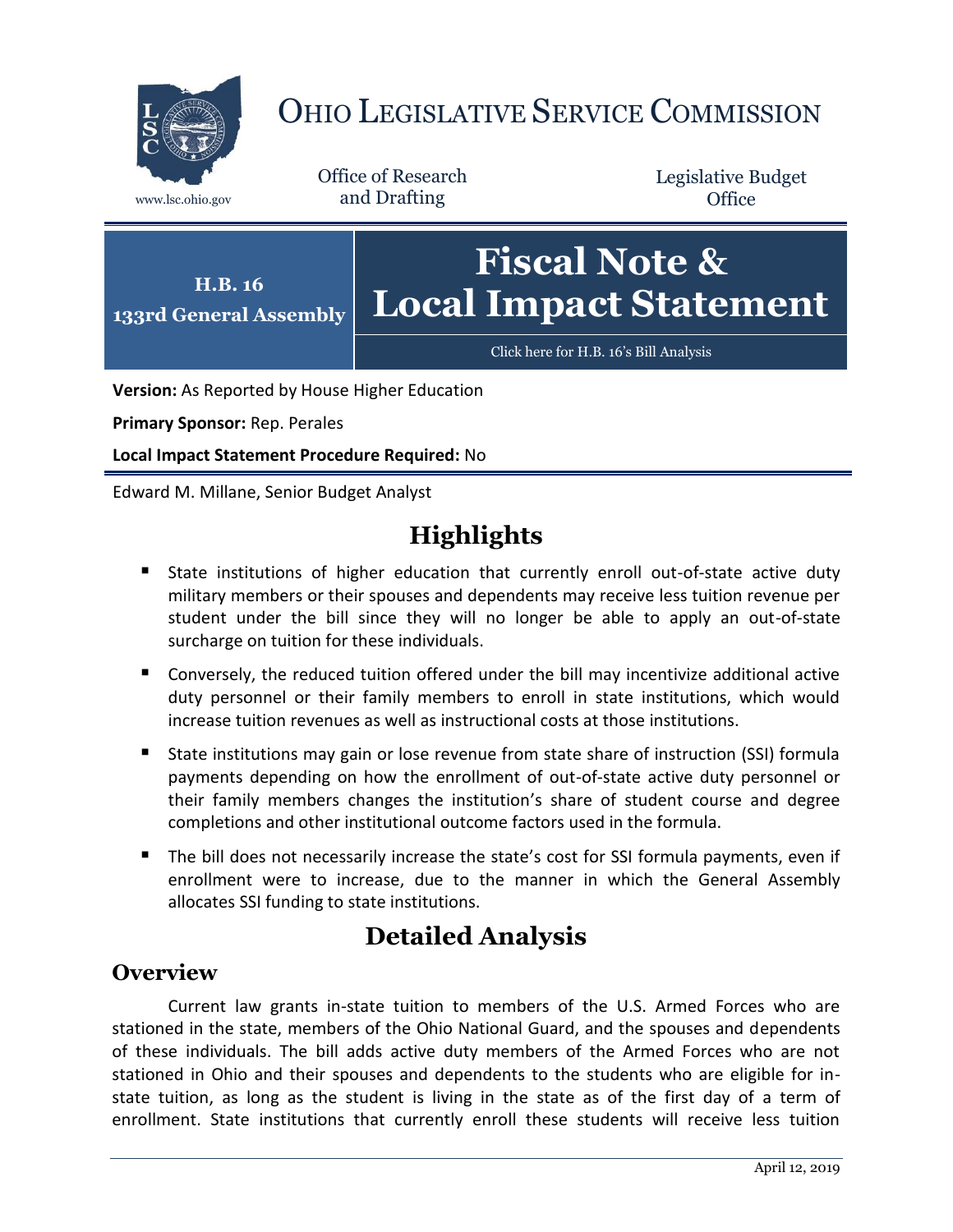revenue than under current law. Most nonresident students attend four-year university main campus locations. The annual tuition revenue loss per full-time student would average \$9,577 for those institutions, which is the difference between the average out-of-state and the average in-state tuition charged at four-year campuses. On the other hand, the reduced tuition offered under the bill may incentivize additional active duty personnel or their family members to enroll in Ohio institutions, which would increase tuition revenues as well as instructional costs. For each new full time student enrolled, the average annual tuition revenue gain per student would be \$9,801 for four-year main campus locations, which is the average in-state tuition amount. In addition, state institutions may gain or lose revenue from state share of instruction (SSI) formula payments. The following provides additional details.

#### **Tuition revenues**

State institutions generally can charge a higher tuition rate to out-of-state students than they can for in-state students. Under the bill, state institutions will receive less tuition revenue for active duty personnel and family members that would have otherwise attended the institution at out-of-state tuition rates because the active duty member is not stationed in Ohio. The cost of this provision is uncertain, as enrollment data reported by state institutions to the Ohio Department of Higher Education (DHE) does not identify the number of active duty personnel and family members attending the institutions by residency status. However, as a point of reference, institutions classified 14.7% of students as nonresidents in the fall 2017 headcount reported to DHE. About 85% of these students attended four-year main campus locations. The table below shows that, in FY 2019, the average in-state tuition for full-time undergraduate students enrolled at the main campuses of the state's 13 public four year universities was \$9,801, while the average out-of-state undergraduate tuition charged to a student was \$19,378. The difference, \$9,577, represents the average amount of the annual revenue loss per student at those locations due to the bill. The difference was less for students that attend community and technical colleges. The annualized in-state rate at those institutions averaged \$4,539 while the out-of-state rate averaged \$8,625, for an average difference of \$4,086.

| Average Annualized Undergraduate Tuition by Residency and Status, FY 2019 |                                                             |                                                         |                   |
|---------------------------------------------------------------------------|-------------------------------------------------------------|---------------------------------------------------------|-------------------|
| <b>Sector</b>                                                             | <b>Average Out-of-State</b><br><b>Undergraduate Tuition</b> | <b>Average In-State</b><br><b>Undergraduate Tuition</b> | <b>Difference</b> |
| University main campuses                                                  | \$19,378                                                    | \$9,801                                                 | \$9,577           |
| University regional branches                                              | \$15,741                                                    | \$5,814                                                 | \$9,927           |
| Community colleges                                                        | \$8,625                                                     | \$4,539                                                 | \$4,086           |

On the other hand, offering in-state tuition to active duty personnel and family members, no matter where the active duty member is stationed, may provide an incentive for these individuals to attend Ohio institutions. That is, the bill may attract some students to Ohio institutions that otherwise would not have enrolled. For each new student, four-year state institutions would gain an annualized average of \$9,801 in tuition revenue while community